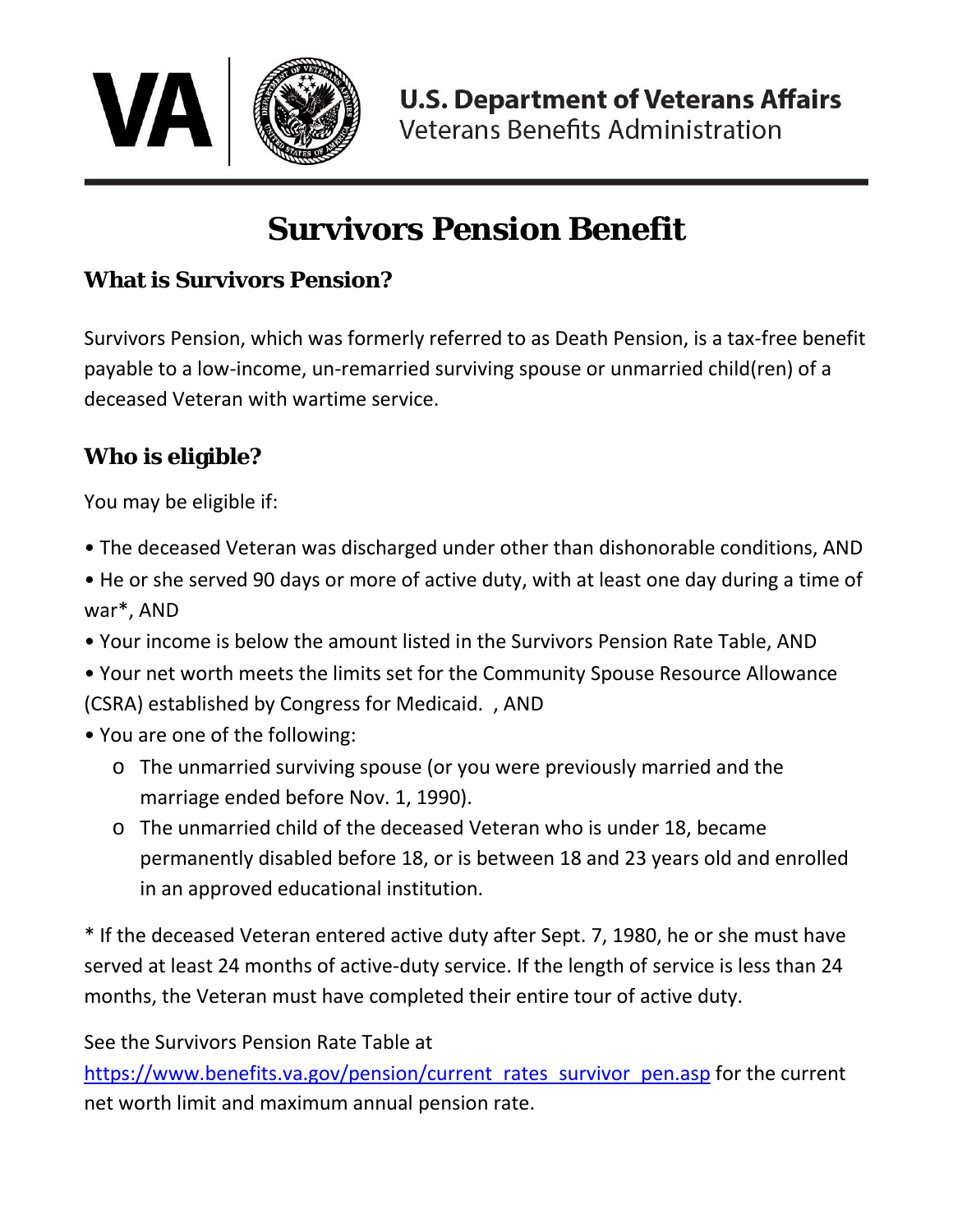## **How much does VA pay?**

VA takes the following steps to determine your monthly pension payment:

1. VA determines the [Maximum Annual Pension Rate](https://www.benefits.va.gov/pension/current_rates_survivor_pen.asp) (MAPR) for your situation. This amount is set by Congress.

2. Next, VA determines your countable income. This is done by subtracting exclusions provided by law from your total annual income.

3. VA then subtracts your countable income from the MAPR. This difference is your yearly pension entitlement.

4. VA divides this amount by 12 and rounds to the nearest dollar. This is the approximate amount of your monthly pension payment.

VA deducts certain expenses you pay, such as unreimbursed medical expenses, from your annual household income. This will decrease your countable income and increase your monthly pension payment. Find a complete list of eligible expenses in the Code of Federal Regulations, sections 3.261 and 3.262 of Title 38, located at [http://www.ecfr.gov/cgi-bin/text](https://www.ecfr.gov/cgi-bin/text-idx?SID=60a4d32d8dc1ba66fef8e80bb5903c04&node=pt38.1.3&rgn=div5)[idx?SID=60a4d32d8dc1ba66fef8e80bb5903c04&node=pt38.1.3&rgn=div5.](https://www.ecfr.gov/cgi-bin/text-idx?SID=60a4d32d8dc1ba66fef8e80bb5903c04&node=pt38.1.3&rgn=div5)

#### **How can you apply?**

You can apply for Survivors Pension by filling out VA Form 21P-534EZ, "Application for DIC, Death Pension, and/or Accrued Benefits" located at [http://www.vba.va.gov/pubs/forms/VBA-21P-534EZ-ARE.pdf.](https://www.vba.va.gov/pubs/forms/VBA-21P-534EZ-ARE.pdf) Mail or fax the form and Veteran's death certificate to the Pension Management Center that covers your area.